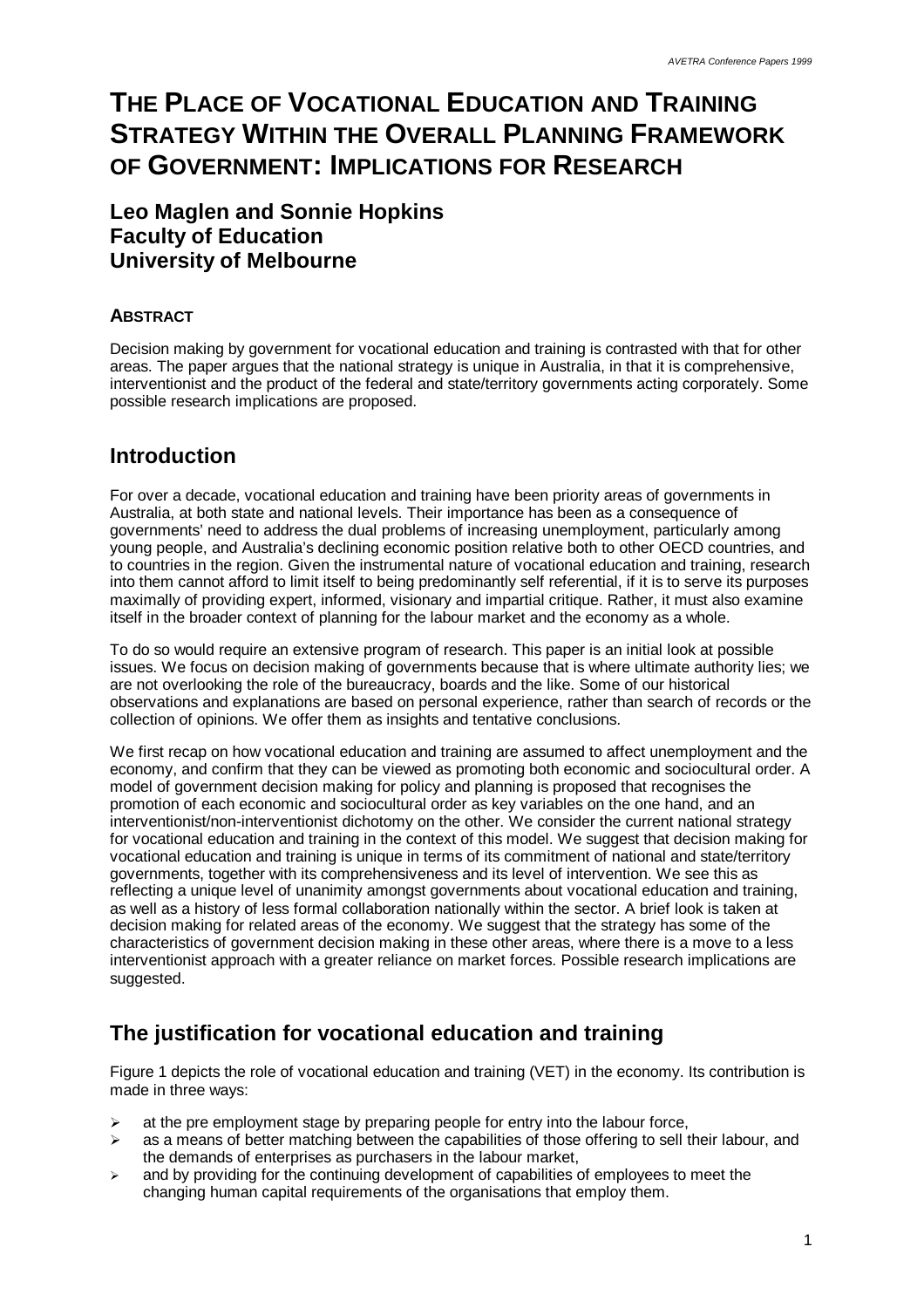As a consequence, VET can be expected to have a beneficial effect on the economy by promoting growth through its direct and indirect impact on the productivity of workers, promoting more efficient labour markets by enhancing labour mobility, and reducing unemployment, by providing job-seekers with skills and knowledge of value in the workplace.





There are social effects too. Work is a primary source of self esteem, and is the principal source of social contact for many people. Loss of work not only means loss of what is usually the major source of material wellbeing, but also boredom, damage to relationships within the family and concept of self, and possible diminution of status in the community. There are social costs through increasing crime and health problems. Indeed, Oswald (1997) argues that reducing unemployment has the potential to achieve a much greater increase in the aggregate level of happiness in the community than does increase in GDP.

#### **Government decision making**

Michael Pusey employs an economic order/sociocultural order polarity to convey an understanding of changes taking place in public service processes in the 1970s and 1980s. In his book *Economic rationalism in Canberra* (1991), Pusey argues that senior ranks of the Commonwealth Public Service have undergone a fundamental shift in what he terms *political administrative discourse*. He represents the shift diagrammatically as movement along two axes, one being economic - sociocultural order, and the other being communicatively co-ordinated - systematically co-ordinated action (*ibid*, 170).

We do not wish to comment on the internal processes of the national bureaucracy, but rather to look broadly at government decision making relating to policy and planning. In doing so, we suggest that a fundamental issue is whether government decides on an active or a passive approach to achieving its objectives. We have therefore adapted Pusey's approach to yield a two dimensional model of government decision making, where one axis represents economic order/sociocultural order and the other represents an interventionist/non-interventionist dichotomy.

#### **The national strategy**

We consider *A bridge to the future: Australia's national strategy for vocational education and training 1998-2003* (Australian National Training Authority [ANTA] 1998) in the context of the model (figure 2).

**Figure 2 A model of government decision making for vocational education and training policy and planning**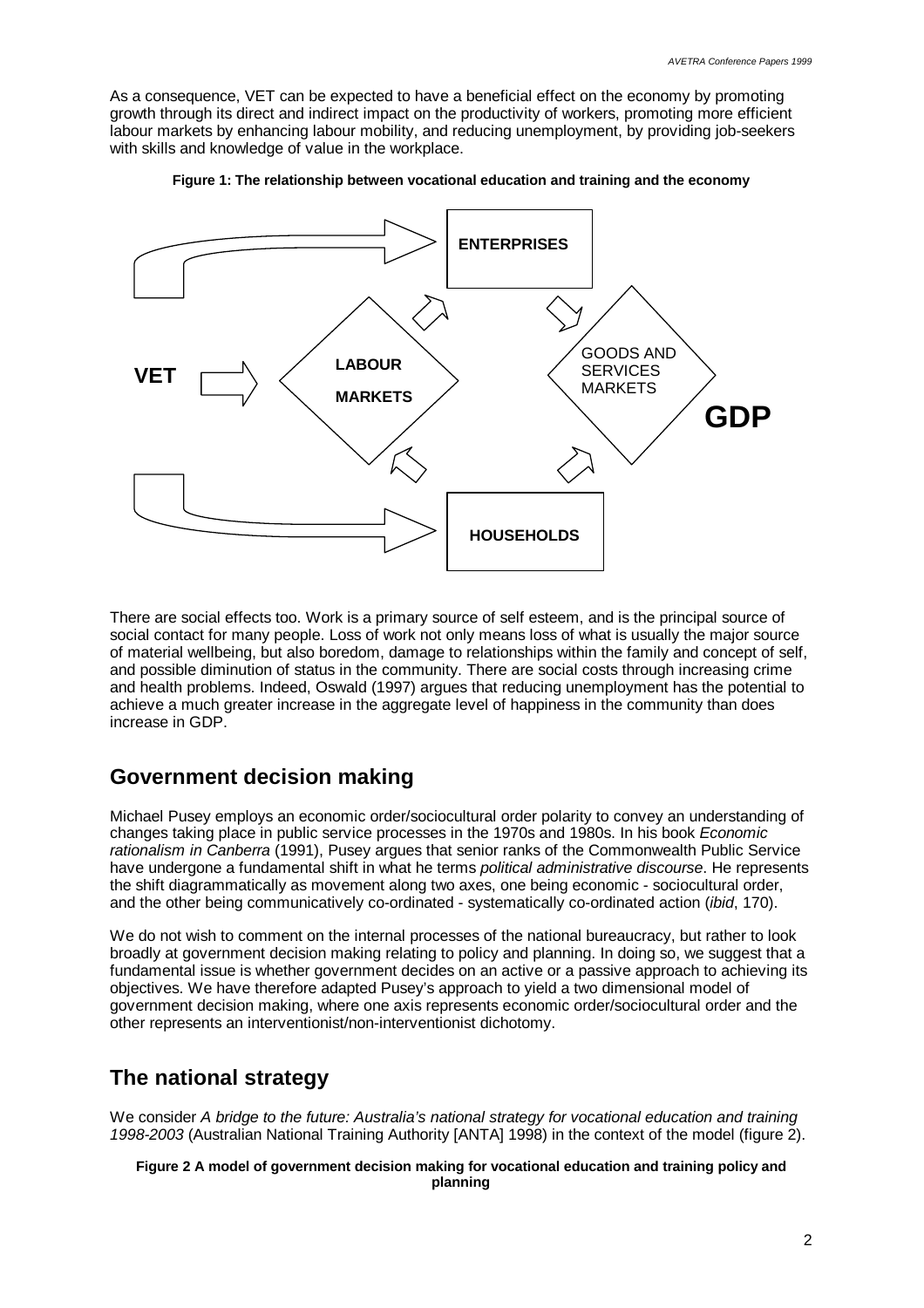

The strategy appears to maintain a tradition in the sector of clearly enunciated commitment to both economic order and sociocultural order. For instance, Objective 3, *achieving equitable outcomes in vocational education and training*, is concerned with sociocultural order:

People with these needs [English language, literacy or numeracy skills] are most vulnerable to economic change, finding it particularly difficult to develop new skills and change their occupation and industry as the economy restructures (*ibid*, 14)… The potential for education and training to improve people's life chances, and to give them security and satisfaction both in work and in life, has consequences for society as well as, importantly, for the individual (*ibid*, 15).

Other sections are unequivocally concerned with economic order:

people develop the specific skills needed by enterprises and industries (ibid, 5),… development and enhancement of the national skills pool [italics as in the original] (ibid, 13).

At an operational level there is increased reliance on markets. User choice policy and training packages locate fundamental education planning decisions with employers as purchasers in the training market, with a reduced role for education providers (registered training organisations) and possibly, trainees themselves. At a strategic level however, A *bridge to the future* is interventionist. It seeks to influence the behaviour of individuals, businesses and education providers by a mixture of persuasion, inducement and regulation (table 1).

|                    | <b>Persuasive Arguments</b>                       | <b>Inducements</b>                            | <b>Regulation</b>             |
|--------------------|---------------------------------------------------|-----------------------------------------------|-------------------------------|
| <b>Individuals</b> | Poorer employment                                 | Potential to gain a national qualification at | Training agreements           |
|                    | prospects without post-<br>school qualifications. | any level.<br>Multiple pathways.              | under New<br>Apprenticeships. |
|                    |                                                   | Access for all Australians.                   |                               |
| <b>Businesses</b>  | Value placed on VET by                            | Funding support for development of            | As above.                     |
|                    | employers generally.                              | Training Packages, their use as a tool in     | <b>Potential Registered</b>   |
|                    | A system better able to                           | recruitment and other management              | <b>Training Organisation</b>  |
|                    | serve employer needs.                             | decision making.                              | (RTO) status.                 |
|                    |                                                   | User choice.                                  |                               |
| <b>Providers</b>   | The importance of marketing                       | Competitive tendering.                        | RTO status.                   |
|                    | of provider services and                          | Incentives to address equity.                 | Investigation and             |
|                    | VET's value to clients.                           | Professional development to support           | reporting.                    |
|                    |                                                   | changes in roles of staff.                    |                               |

**Table 1 Examples showing the multi-pronged approach of the national strategy**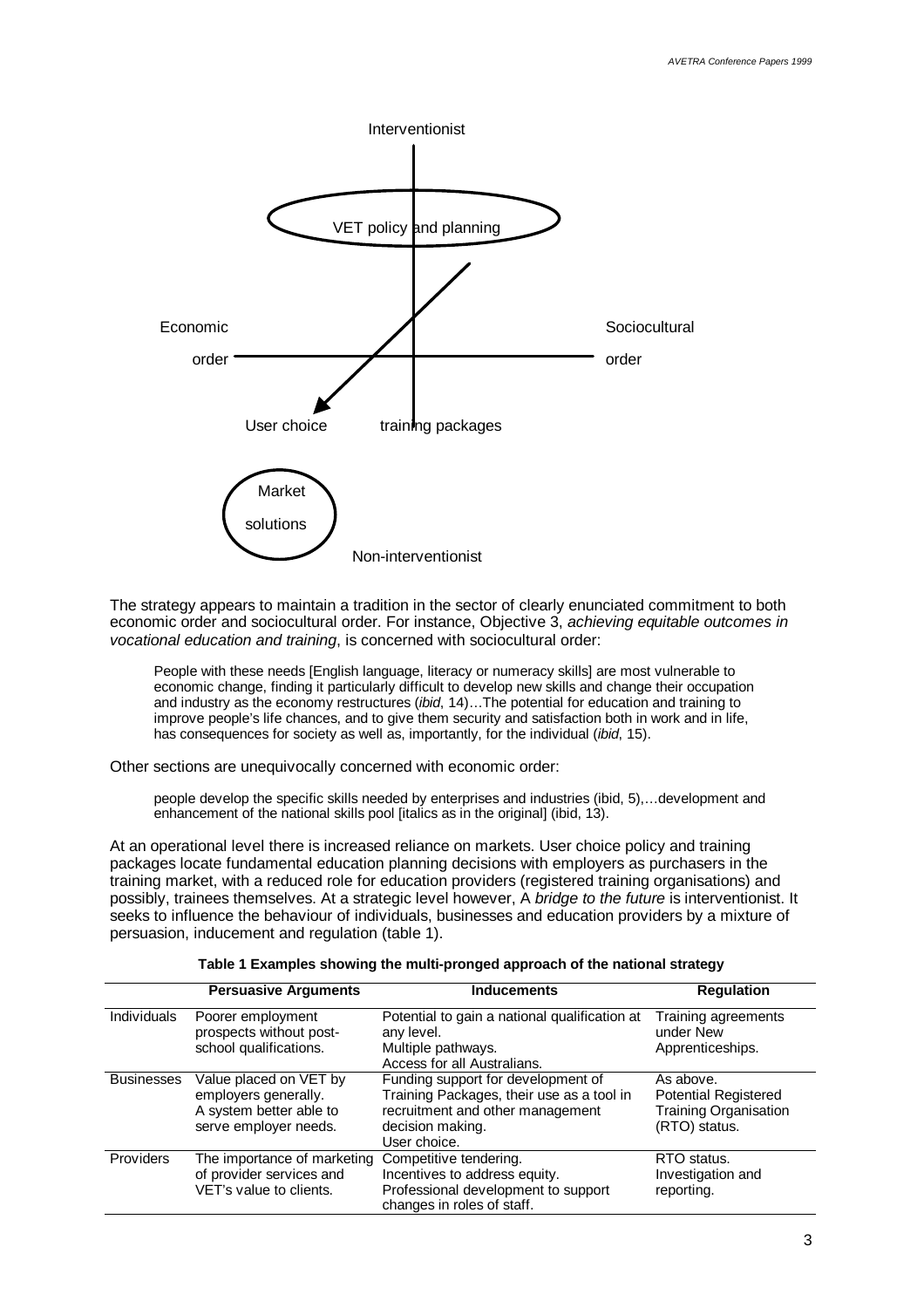Furthermore, the strategy proposes to monitor its level of success through a series of key performance measures.

Like other ANTA policies, strategies etc before it, *A bridge to the future* is the product of federal, state and territory governments acting corporately. In spite of governments not being of the same political persuasion, there has been sufficient commonality in outlook and objectives to allow a comprehensive policy and planning framework to be agreed upon. Indeed, a strongly interventionist approach, we suggest, would be impossible in the absence of a high level of agreement. The federalist nature of ANTA, too, has meant that there has always been some government representation with a relatively strong commitment to intervention in pursuit of sociocultural objectives.

It would probably be a mistake to assume that it is solely the structure of ANTA that has allowed the national strategy to come about. A voluntary, federalist and less structured approach was entrenched in decision making for vocational education and training before ANTA's establishment. ANTA built on established practice. Though employers on the ANTA board and other boards and committees in the sector now constitute the dominant government recognised voice, other groups, such as unions and training providers, are not excluded. Moreover, the strategy is a distillation of ideas, values, goals, findings and experiences that predate ANTA, and that have been communicated by many people across the country over a long period. For public sector vocational education and training have constituted a nationally collaborative activity for at least two decades, in spite of being a state rather than national responsibility. The national strategy's genesis has been in interested sections of the Australian community.

Nowhere else do we see such a comprehensive policy and planning framework having the backing of the Commonwealth and state/territory governments. We contend that the vocational education and training sector's situation in this country is unique within the economic/industrial/labour market sphere, and even in the social sphere.

To see anything even vaguely like it we must look to the health sector. Here too, legislative responsibility for service delivery is with the states but complex funding arrangements with the Commonwealth necessitate a process of compromise. Even so, decision making and structures for health policy and planning do not have the corporatist character of ANTA.

#### **The broader framework of decision making**

Those portfolio areas that most interact with vocational education and training, other than the rest of education, are economic ones - finance, employment, industry with the associated area of research and development, and trade. We shall consider them only in relation to the Federal Government. Given that other governments make decisions aimed at advantaging their regions, a more thorough examination would need to consider them too. And, of course, they also seek to influence federal decision making. However, given that their influence is minimal in those areas compared to that in vocational education and training, we ignore them in this paper.

At a federal level, at least, though there is preparedness to intervene in certain circumstances, decision making is predominantly about market solutions, with minimum intervention by government a small circle in the upper left and a much bigger one in the lower left of the model depicted in figure 2. Lombard (1998), writing on the Australian economy, states:

There has been an underlying belief in the power of market forces alone to deliver low unemployment. This adherence to new classical thinking in economics has led the [federal] government to gradually reduce its role in the economy, by embracing the concept of fiscal restraint as a panacea for [ie. as constituting] good economic management.

Similarly, current government policy declares:

(O)ur aim [is] to liberate the capacities of private enterprise within the context of a strategic but limited role for government (Liberal and National Party Coalition 1998a, 3).

In the area of finance, the decision to deregulate predated the present Coalition Government. However, one other decision that we note to be of significance for vocational education and training was the setting up of *Invest Australia* in 1997. It is charged with responsibility for attracting investors globally to Australian industry, with intended benefits to include increased employment.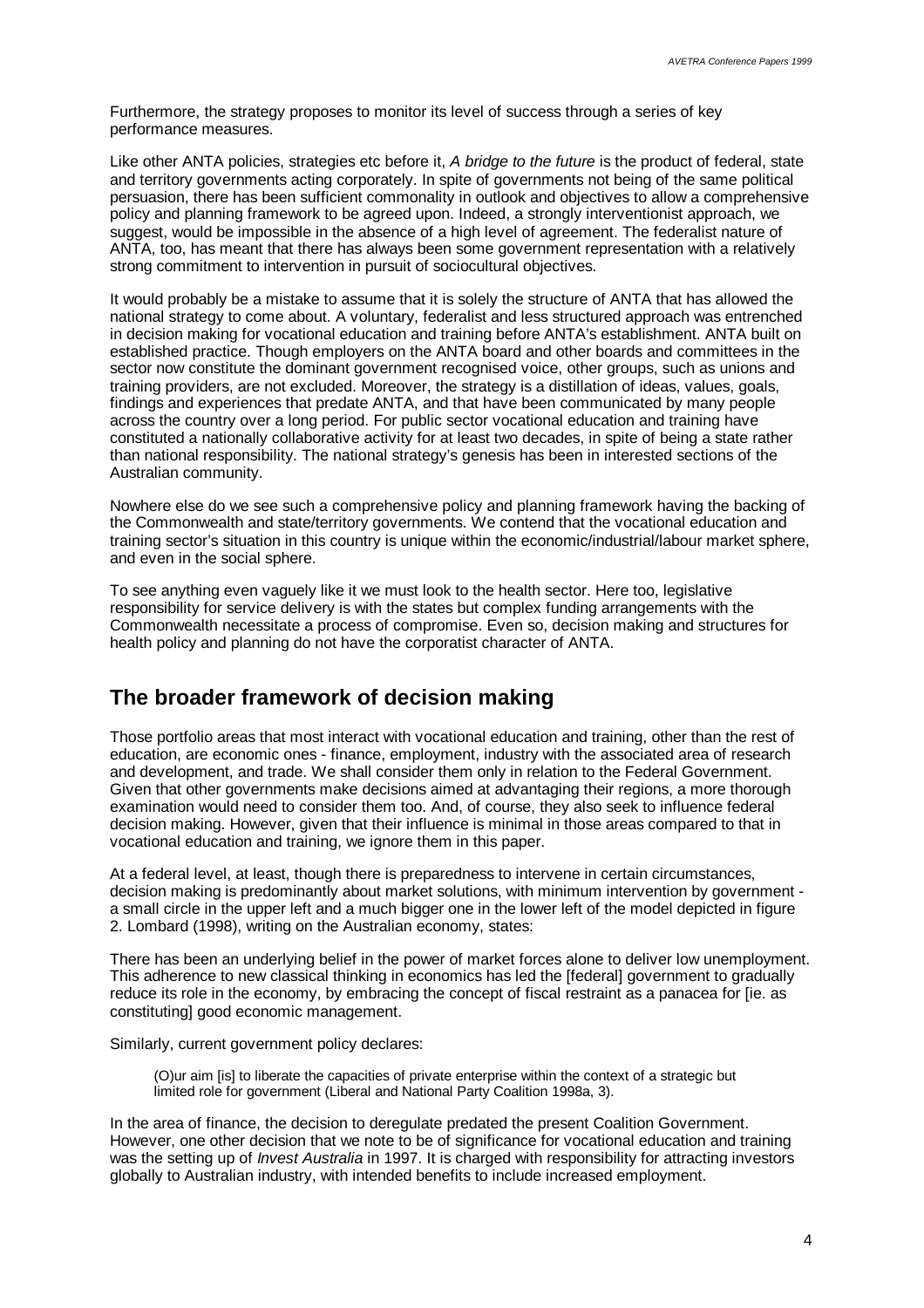Other than for the public sector, decisions aimed at strengthening the economy have been expected to deliver employment growth. Employment creation has not been a priority. The (then) Industry Commission (1997, 18) expressed the argument against specific job creation programs:

(B)usiness programs are mainly about increasing activity in selected areas by redistributing resources from other activities. Hence, increased job opportunities induced by special assistance from government will often be at the expense of jobs elsewhere… [Specific measures carry] the risk of 'horse trading' over the level of assistance and can lead to considerable inequities. There is also the risk of transitional assistance schemes becoming permanent.

For the duration of the Coalition's first term, it appeared that no firm decisions regarding industry policy were being made. This probably reflected a tension between ideology and practicalities. Jones (1998), in his assessment of the Mortimer Report, *Going for growth*, states:

One has to start with the realisation that the balance of political and ideological forces is hostile to effective industry policy in this country… Governments will inevitably develop industry policies and the issue is the degree of strategic consciousness and coherence that is brought to bear on the process… The Report supports uncritically the dominant orthodox policy agenda, both at the macroeconomic level (structural budget surpluses) and the structural level (deregulation).

It seems that the various views expressed during the preparation of the Mortimer Report, and in response to it, have led to a decision to provide some support on a sectoral basis. Coalition policy now identifies certain sectors as *key industries* with continuation or introduction of various forms of special assistance (book printing, shipbuilding, information technology, pharmaceutical, automotive, and textile clothing and footwear) (see Liberal and National Party Coalition 1998b, 10-14). While the primary focus of decision making for these sectors is on stronger industries, it is also about employment.

In the area of industry research and development, the Coalition sees the issue of industry capacity for innovation as highly important. This has resulted in the establishment of the Prime Minister's Science, Engineering and Innovation Council as the principal source of advice on issues in science, engineering and technology, and relevant aspects of education and training, in accordance with a recommendation in *Priority matters* (Stocker 1997). Furthermore, the policy statement on science notes (Liberal and National Party Coalition 1998c, 8-9):

There is a strong linkage between advances in living standards and the ability of the economy to harness advances in knowledge. The extent to which this occurs in Australia is governed by our *national system of innovation* [emphasis as in the original]. This encompasses the linkages between individual firms, research and education institutions, government support mechanisms and industry… The level and quality of our investments in research and education and the effectiveness of our institutions for developing, transferring and applying knowledge will become increasingly vital for sustained economic growth.

But the only references to specific educational provision are to industry linked postgraduate training in universities, and to undergraduate and postgraduate courses experiencing changing demand.

In the pursuit of international markets for Australian products, federal and state governments have chosen to provide significant assistance in the form of trade promotion. But decision making in this area is the domain of a multiplicity of national governments, international agencies, authorities etc. The Department of Foreign Affairs and Trade (1998, 4) warns:

The international trade agenda will become more complex as domestic regulatory regimes and rules affecting investment move to the top of the list, and as pressures rise to include issues such as labour standards, the environment and competition policy.

The issue of greenhouse gasses is a recent example of where international decisions (what ever they are) directly affect Australian industry and, as a result, the nature and level of demand for skills.

We suggest that vocational education and training in Australia are underpinned, nationally, by a clearly defined complex of objectives and interventionist strategies of Australian governments. These link to a less cohesive and more market dependent assortment of strategies for the Australian economy as a whole. What is more, both sets of strategies relate to developments globally, not just nationally (figure 3).

**Figure 3 The context of vocational education and training strategy in Australia**

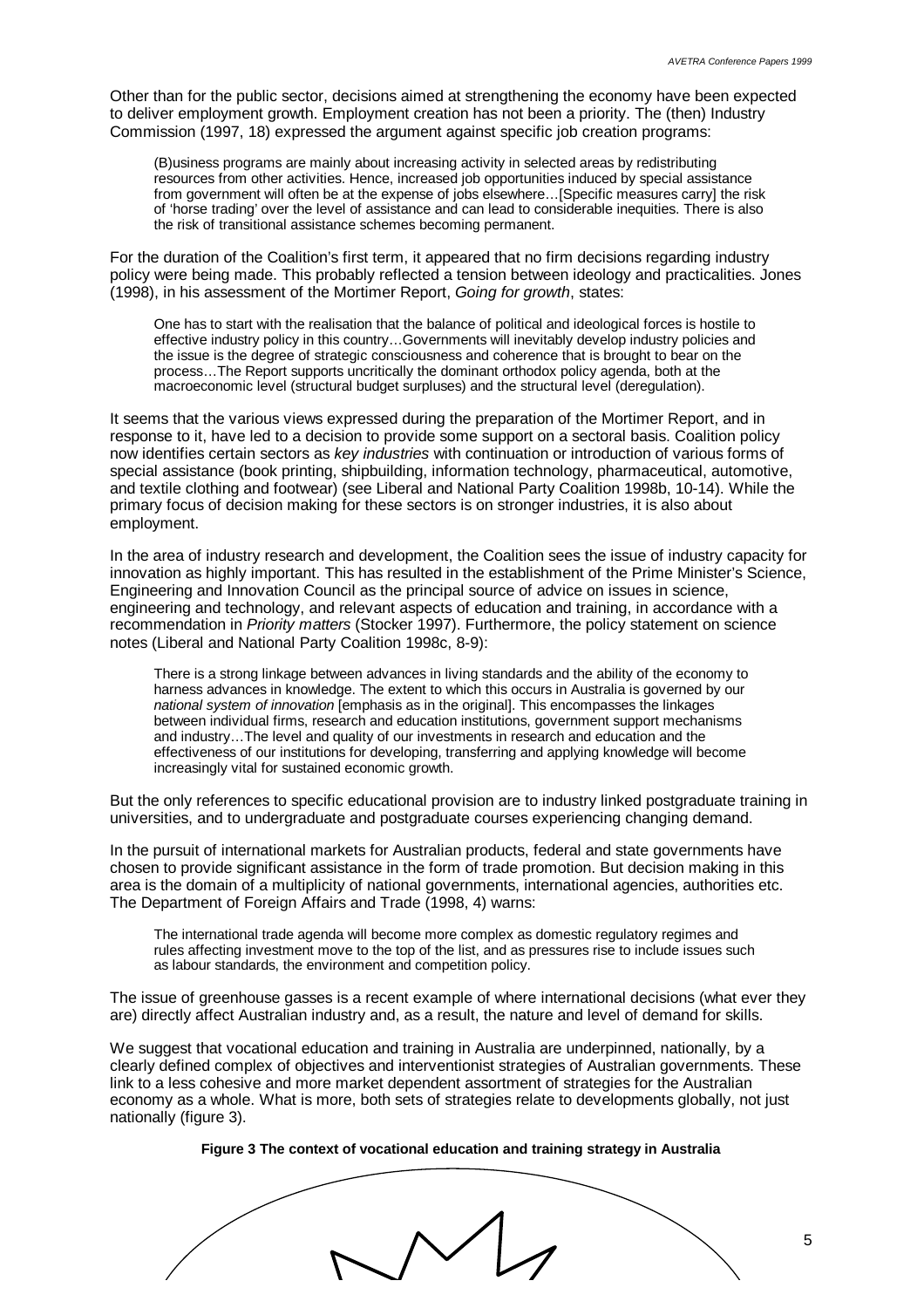

### **Research implications**

What can we deduce from this brief overview of areas of policy adiacent to, and comparable to VET? Are there questions that research can help to answer?

One thing seems to be that governments of all persuasions accept vocational education and training as important tools, for achieving an enduringly strong economy on the one hand, and for bringing about a cohesive society that shares equitably in it, on the other.

But while all state/territory governments back the national strategy are they pursuing it with equal commitment, or are there differences?

While we find no evidence of major contradictions between *A bridge to the future* and other policy and planning, are there ambiguities that arise in interpreting policy? It would be reasonable for business leaders to interpret current economic policy as promoting an economy where labour is contracted for brief periods in accordance with short term economic goals. Employment based training has no place in these circumstances. Yet *A bridge to the future* places a high priority on employer funded work based learning. And what are the implications for enterprise customisation of competencies, where government provides funding assistance for training? Again, general economic policy might suggest that the interests of the learner are not a concern. But the national strategy implies that they are.

Where a government chooses to target an industry or region for development, are vocational education and training and/or the national strategy factored into decision making? What of compatibilities and tensions?

In an environment where government can be expected to be ideologically disinclined to target employment generating industries for assistance, is the nomination of the key industries affecting programming decisions of VET providers or their relationships with local businesses in those sectors? What are the labour market and vocational education and training implications regionally?

Has government established a view that innovation is solely the province of professionals? What are the contributions that those with qualifications at AQF levels 1-6 can make, and how might those contributions be facilitated through vocational education and training? Are they reflected in training packages? Should government review its position?

Are the skills of Australian workers a selling point for potential overseas investors in the experience of *Invest Australia*? Why or why not? What are the implications for vocational education and training?

### **Conclusion**

Our analysis has employed a sketchy and essentially national perspective in comparing government decision making for vocational education and training with that for related economic portfolio areas. We have contended that the coming together of national and state/territory governments in agreeing to the national strategy is unique to the sector.